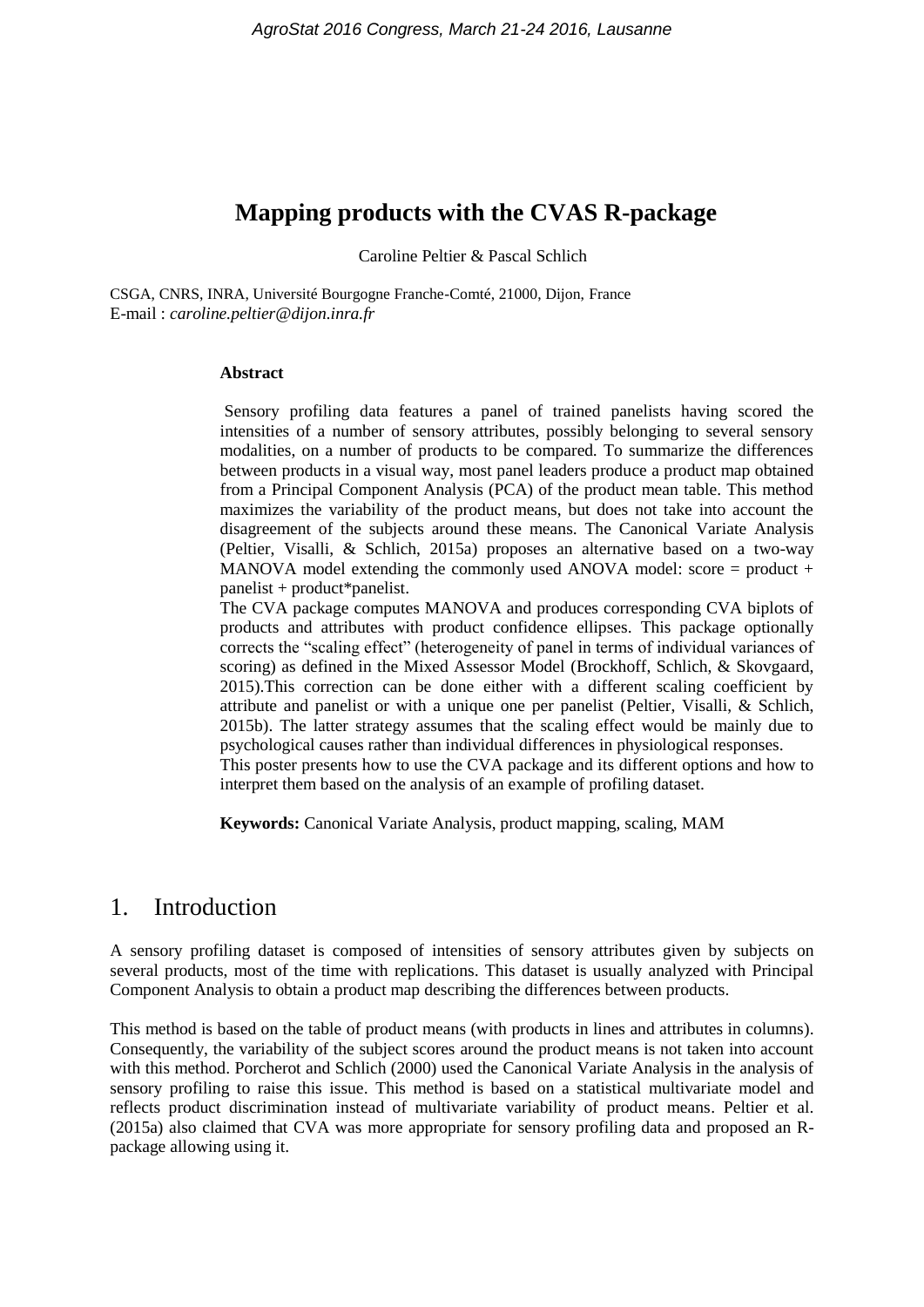PCA also does not take into account the fact that some subjects use a larger/smaller part of the scale than the panel (so-called scaling effect). This effect is included into the univariate Mixed Assessor Model (Brockhoff, 2015). Later, [Peltier et al. \(2015b\)](#page-3-2) decomposed the scaling effect into two components: a physiological one (due to the descriptor) and a psychological one (valuable for all descriptors).

This paper presents maps taking the scaling effect into account (MAM-CVA) and how to use the CVAS package to plot CVA and MAM-CVA maps.

### 2. Material and methods

In this paper, a mapping method taking scaling effect into account is proposed: the MAM-CVA. It is based on the multivariate extension of the MAM, and has two options:

- correcting the scaling effect by descriptor as presented in the MAM ("mam" option). In this case, the scaling effect is removed from the interaction product\*subject term in order to obtain a "pure" disagreement term freed from scaling effect.
- taking the scaling effect into account only when it is psychological or common for all descriptors ("overall" option). In this case the correction of scaling is done in the same way for all descriptors.

Both maps are based on the diagonalization of  $D^{-1}B$  where D is the matrix of covariance of disagreement (freed from scaling effect) and B is the matrix of covariance of product effect.

Ellipses representing the pure disagreement around the product means are plotted. Though, for each product\*subject pair, the pure disagreement is projected on the map as supplementary individual. Under binormality assumptions, the obtained scatterplots allow plotting confidence ellipses. Hotelling T2 tests are also run order to detect multidimensional significant differences between products. Not significant different products are linked with segments (p>0.05).

The CVAS R package is freely available on www.timesens.com (after free inscription). The package must be loaded as a zip file in the R Commander. The data should be with column names as "product", "subject", "rep", "attribute 1", …,"attribute p" (not necessarily in this order).

As an example, a balanced dataset (data) containing 6 products (cheeses), 12 descriptors, 16 subjects and 3 replicates is used.

Then, the following commands should be entered to obtain the CVA calculations:

- resTw=CVA(data, option="tw") for the classic two way model
- resOverall=CVA(data, option="overall") for the MAMCVA taking overall scaling into account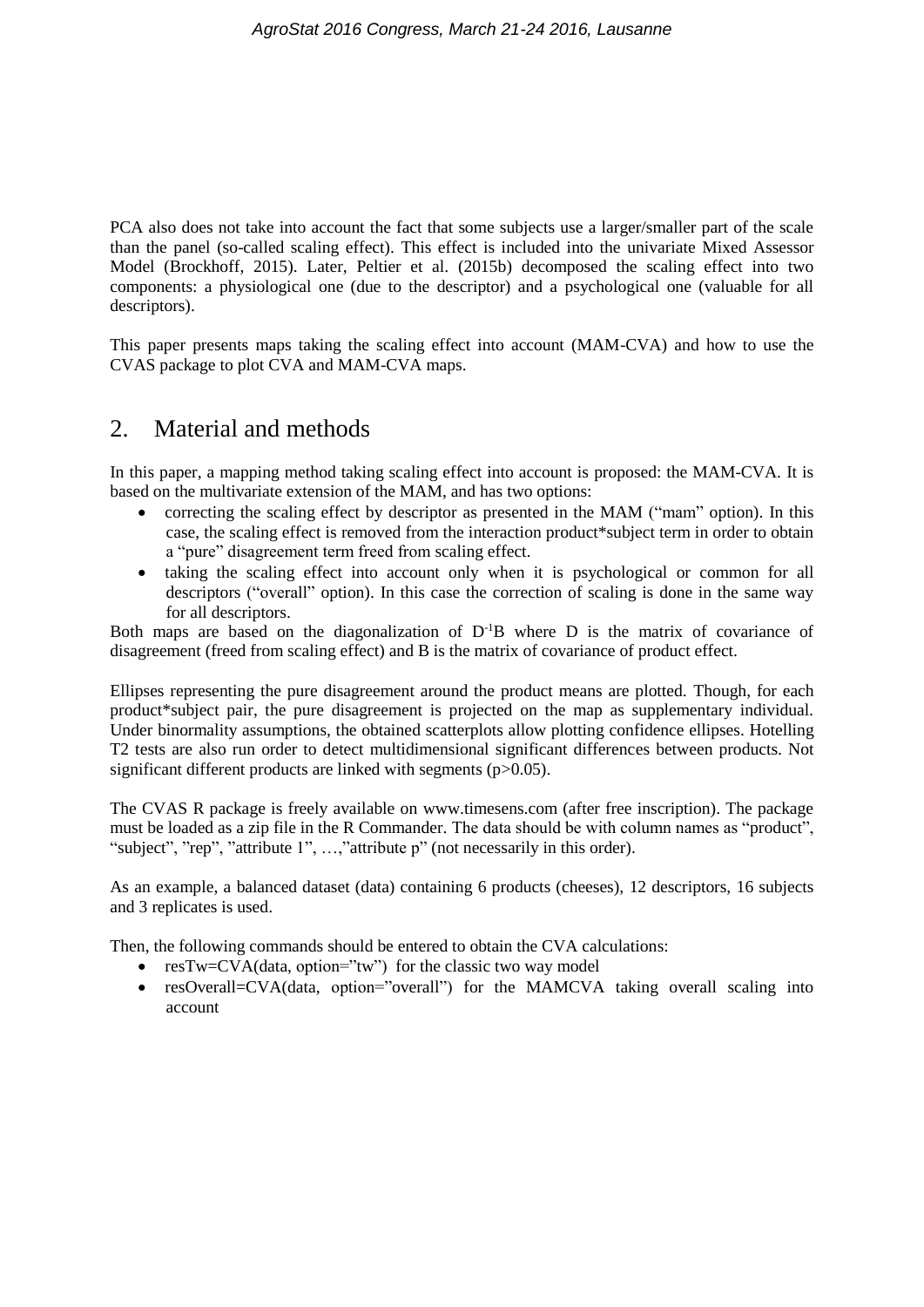#### 3. Results and interpretation

When PlotCVA(resTw) is entered in the R console, the map presented Figure 1 is obtained whereas PlotCVA(resOverall) represents the results of the overall MAMCVA (Figure 2).



The CVA map shows sensory differences between the products. For example, A, C and E seem more Salted than G, D and F. The link between C and E indicates that the products are not significantly different with the Hotelling T2 test. The other products are all distinct.